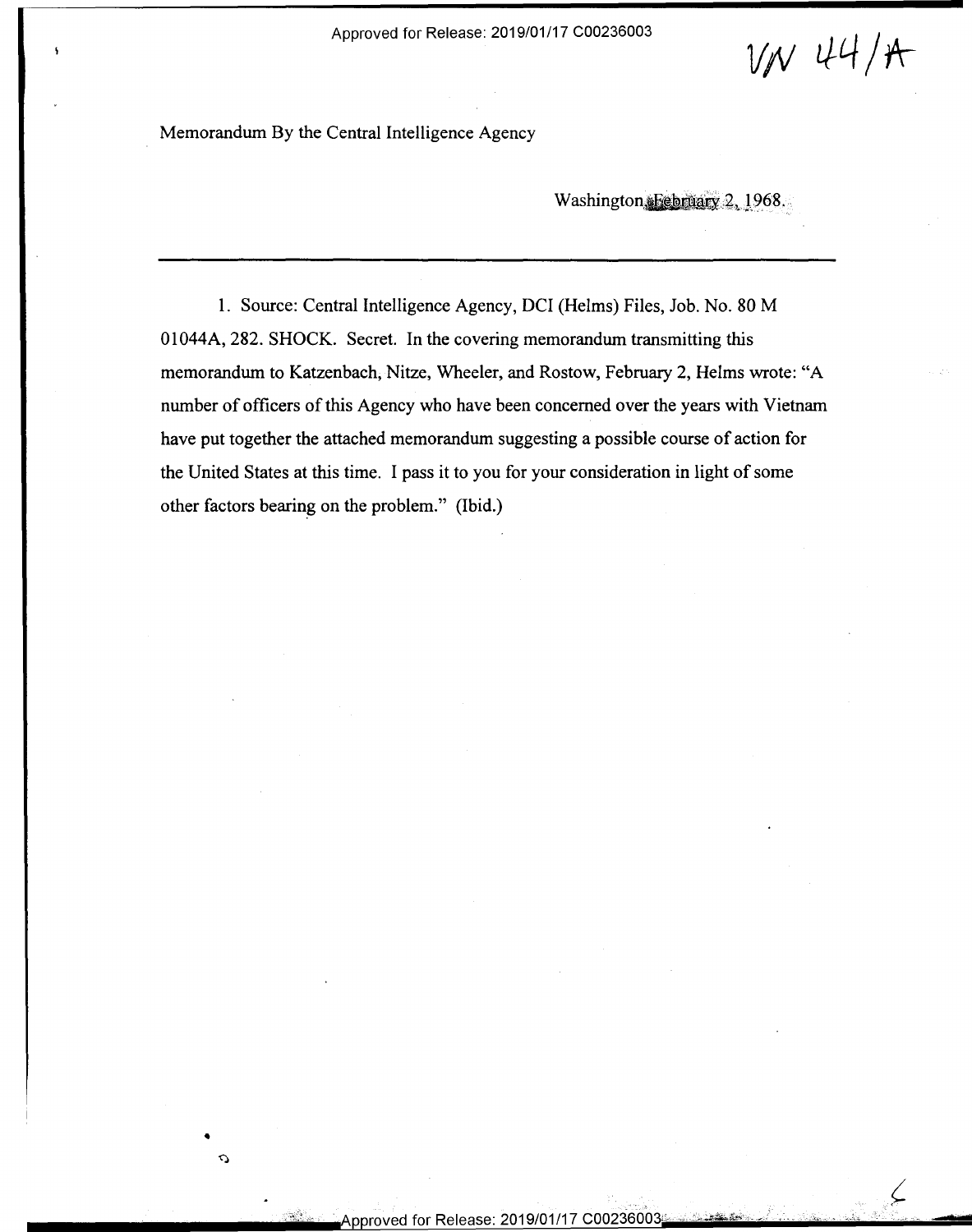'L':L}'-l "LA'I\_IPML.Z' - un' Lfl-h. <sup>L</sup> -"" "'"" Hm \_.. .

1

Approved for Release: 2019/01/17 C00236003  $V$ V 44)

==

## 2 February 1968 2 February 1968

## MEMORANDUM ME MORANDUM

SUBJECT:

5'43..." ..... <sup>u</sup> <sup>F</sup>

'

/ ,

## $\bullet$  Vietnam - Operation SHOCK

1. The Viet Cong Tet offensive is a clear indication l. The Viet Cong Tet offensive is. <sup>a</sup> clear indication of continued Viet Cong power which calls for a new look in our approach to the Vietnam war and to the Government of Vietnam. Over the years the current leaders of Vietnam have developed a complacent assurance that American support is immutable. <sup>a</sup> complacent assurance that American support is immutable. Consequently, they have felt free to approach the war in terms of gradualism, favoritism among the limited circle of personalities at the top and only a casual attention to mobilizing popular support at the top and only <sup>a</sup> casual attention to mobilizing p0pular support and engaging the population actively in the war. This gentle treatment of the members of the Establishment has worked to exclude from positions of responsibility younger, more to exclude from positions of responsibility younger, more  $d$ ynamic and moder $\eta$ -minded leaders. The Tet offensive can be utilized in a frontal attack on these attitudes and habits, be utilized in <sup>a</sup> frontal attack on these attitudes and habits, since it has forcefully demonstrated that the present GVN since it has forcefully demonstrated that the present GVN lacks some of the principal attributes of sovereignty. It cannot defend its frontiers without a half million U. S. troops cannot defend its frontiers without <sup>a</sup> half million U. S. tr00ps and cannot even enable the American Ambassador to utilize and cannot even enable the Am erican Ambassador to utilize his Embassy. In this frontal attack, the United States must , insist on standards of performance and American participation insist on standards of performance and American participation in decision making during an emergency effort. While this in decision making during an emergency effort. While this would temporarily suspend the long-standing policy that the would temporarily suspend the long—standing policy that the Vietnamese be encouraged and allowed to carry an increasing Vietnamese be encouraged and allowed to carry an increasing load of initiative and decision, the objective would be *to* remake load of initiative and decision, the objective would be to remake the power structure to permit the emergence of new and more dynamic leadership to whom this role could be passed. This frontal attack would be thoroughly consistent with our long-frontal attack would be thoroughly consistent with our long standing public position that the U. S. effort in Vietnam is only to help the Vietnamese help themselves, not to carry the fight for them. These points should be expressed in an

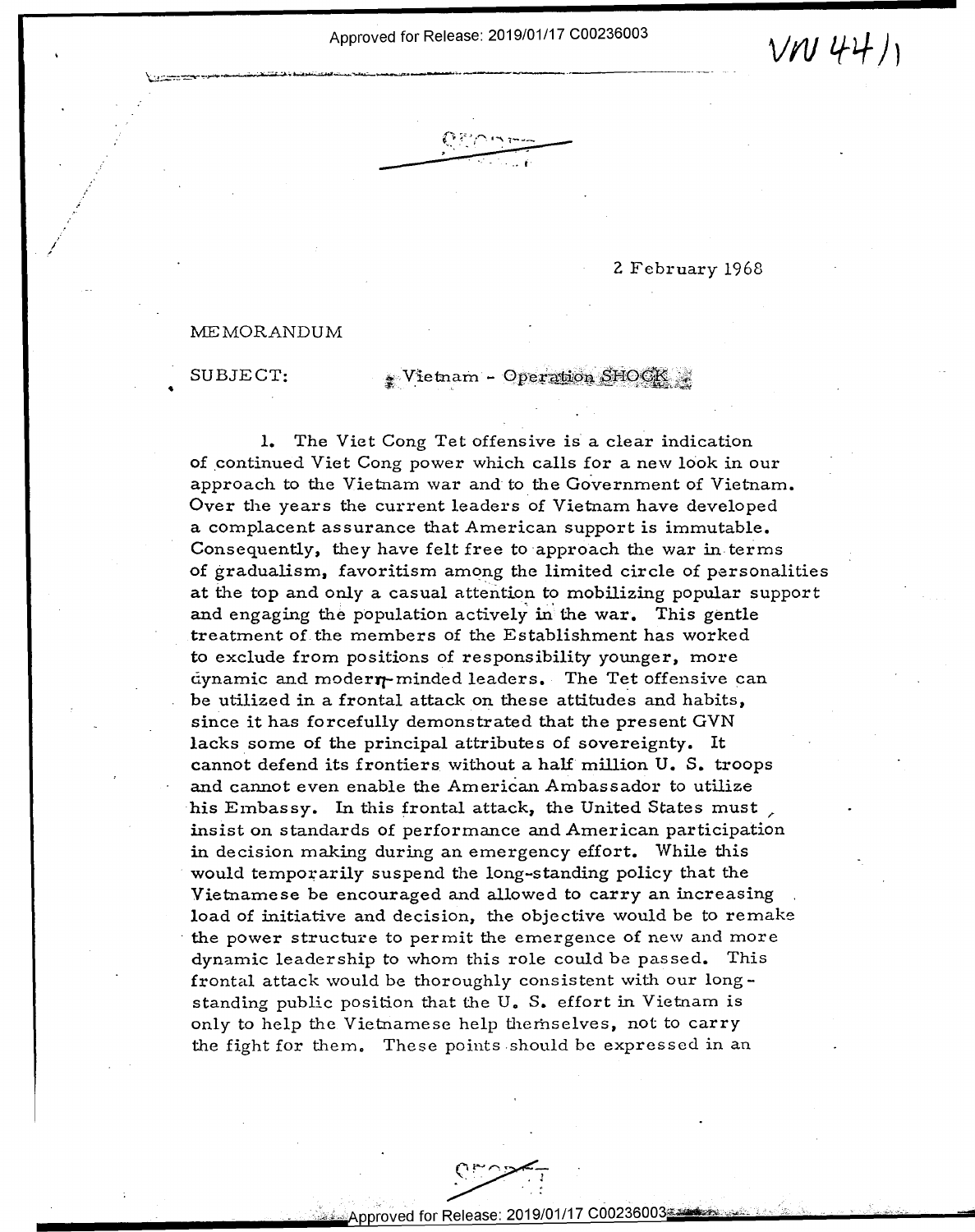$VVN$  44/2

early urgent interview between Ambassador Bunker, early urgent interview between Ambassador Bunker, accompanied by General Westmoreland, and President Thieu accompanied by General Westmoreland, and President Thieu and Vice President  $\mathbf{K}_{\bm{y}}$ .

*I* 

/ *I* , // *I* 

*I* 

 $\cdot$ ,.' /

'

'

2. In specific terms, the United States should review \_ Z. In specific terms, the United States should review for President Thieu the serious situation revealed by the Viet for PreSident Thieu the serious situation revealed by the Viet Cong offensive in terms of the weakness of Vietnamese security Cong offensive in terms of the weakness of Vietnamese security and the lack of popular resolution to contribute to the fight against the Viet Cong, with the implication that the prospects against the Viet Cong, with the implication that the prospects of success along current lines and current programs are  $\hskip1cm$ insufficient. The point should be made that gradualism can insufficient. The point should be made that gradualism can no longer be accepted as an approach on our side of the war no longer be accepted as an approach on our side of the war and it should be stated forcefully that henceforth the GVN  $\sim$  ${\rm mult}\ {\rm follow}\ {\tt U.}\ \S$ . direction in an urgent program to redress  $\mathbf{h}$  the state of the war.

3. As the first point in this program, we should insist that General Nguyen Duc Thang be named Minister of Interior and of Defense, with "full powers" over the military, the police and of Defense, with "full powers" over the military, the police and the administrative structure. He· should be assigned the and the administrative structure. He'should be assigned the . immediate urgent mission of providing for the security of the immediate urgent mission of providing for the security of the nation. He should be given full authority over all Vietnamese nation. He should be given full authority over all Vietnamese forces in order to accomplish this and he should be directed to concentrate his efforts on strengthening and purging secure areas concentrate his efforts on strengthening and purging secure areas outward into less secure areas. He should be advised that Free World forces will be employed against Viet Cong and DRV main World forces will be employed against Viet Gong and DRV main force units, through spoiling actions, etc., and in re-enforcement of the Vietnamese forces when needed, and that Vietnamese forces of the Vietnamese forces when needed, and that Vietnamese forces must be 100% committed to an aggressive pacification role. must be 100% committed to an aggressive pacification role. General Cao Van Vien of the Joint General Staff should be specifically instructed that all Vietnamese forces will henceforth specifically instructed that all Vietnamese forces will henceforth be used in direct support of the pacification program commanded be used in direct support of the pacification program commanded by General Thang through such subordinate commanders as by General Thang through such subordinate commanders as Thang may select, including province chiefs. In the course of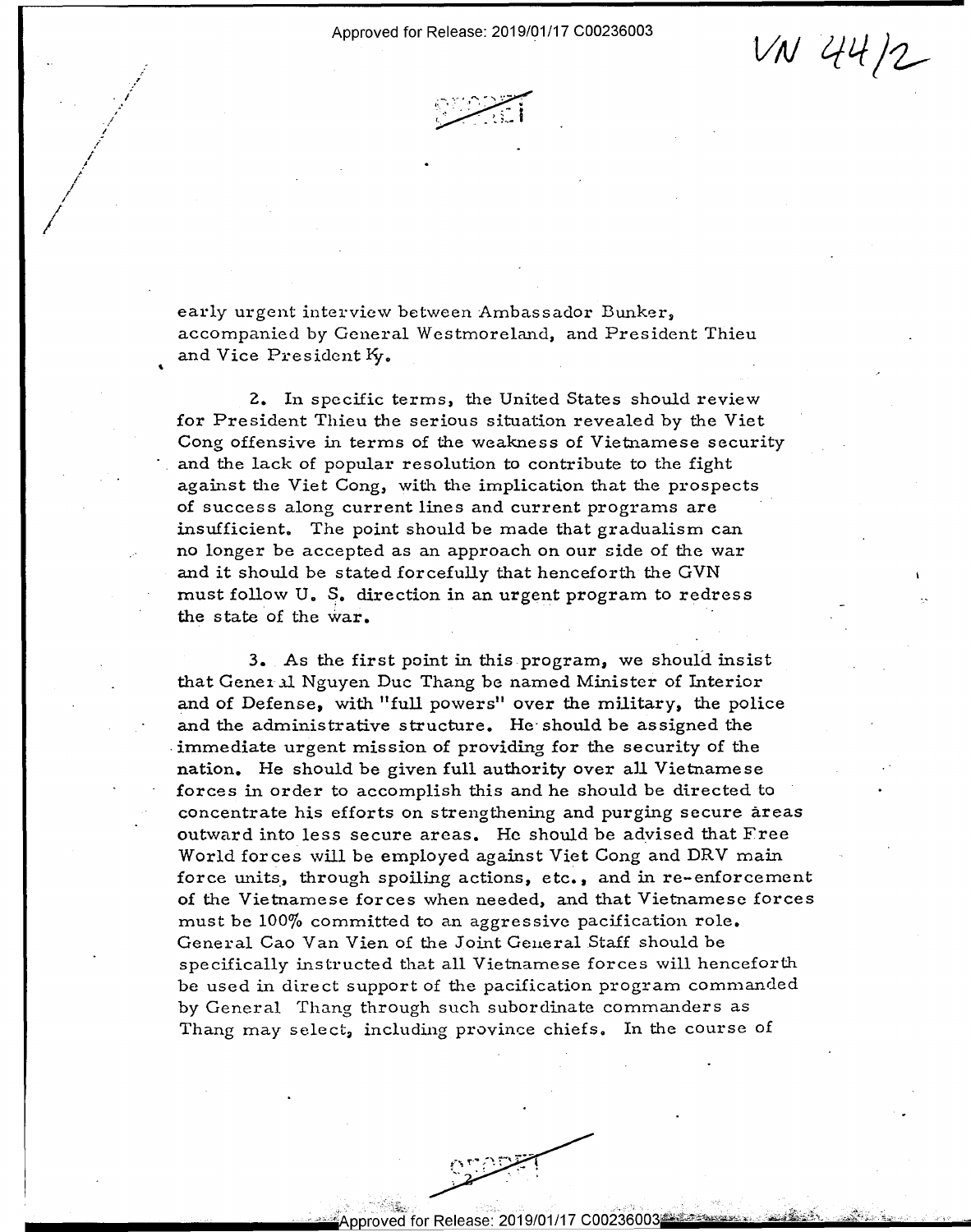

*I I*  ' *L I* 

/ *I e* ,,

*I*  /

'

re-orienting the RVNAF, General Thang should be given full authority to reorganize its command structure and remove authority to reorganize its command structure and remove officers as necessary to carry out this new mission. Similarly, officers as necessary to carry out this new miSSion. Similarly, the Director General of Police, the Minister of Revolutionary<br>Development and all other elements of the GVN which can<br>contribute to pacification should be given the primary mission<br>of direct support to General Thang's paci Development and all other elements of the GVN which can  $\hbox{contribute to pacification should be given the primary mission}$ of direct support to General Thang's pacification program.

4. President Thieu should also be directed to appoint 4. President Thieu should also be directed to appoint Vice President Ky as his Chief of Staff and Director of Operations. Vice President Ky as his Chief of Staff and Director of Operations. Ky should be given two major missions. The first would be to  $\overline{1}$ organize an individual review of the personal files and performance organize an individual review of the personal files and performance of all Vietnamese military and civilian officers and officials, with immediate purging of all found involved in corruption or with immediate purging of all found involved in corruption or other abuses of authority. Upon removal, immediate replacements should be appointed from subordinate levels or from ments should be appointed from subordinate levels or from other services, Vice President Ky<sup>1</sup>s second major mission should be to organize a national political vehicle or front outside the government structure, including all non-Communist political elements, to share a massive rallying of the entire political elements, to share <sup>a</sup> massive rallying of the entire population in support of this new program to develop the pepulation in support of this new prOgram to deve10p the country and free it of Viet Cong terror.

5. In order to focus the entire nation and government on 5. In order to focus the entire nation and'government on this program, and still respect the provisions of the Constitution, this program, and still respect the provisions ofthe Constitution, President Thieu should seek the approval of the National Assembly President Thieu should seek the approval of the National Assembly on an urgent basis of the establishment of a War and Reconstruction  $\qquad$ Council. The War and Recqnstruction Council shc:.1ld consist of Council. The War and Reconstruction Council should consist of President Thieu as Chairman, Vice President Ky as Vice Chairman and Director of Operations, General Thang as Deputy Director and Director of Operations, General Thang as Deputy Director of Operations, and appropriate representatives of the Ministries of Operations, and appropriate representatives ofthe Ministries and the Armed Forces as well as the Senate and the Lower House. and the Armed Forces as well as the Senate and the Lower House. The War and Reconstruction Council should have counterpart The War and Reconstruction Council should have counterpart War and Reconstruction Councils at the province and district levels, with similar participation not only of representatives levels, with similar participation not only of representatives of the Administration but also of provincial and district councils. of the Administration but also of provincial and district councils. - The function of the Councils would be to review the degree to The function of the Councils would be to review the degree to General Thang should be given full<br>a command structure and renove<br>carry out this new mission, Similarly,<br>close, the Minister of Revolutionary<br>relevants of the GVN which can<br>bould be given the primary relission<br>and Thang's

*r* 

I

'1'm ': "my-0.1 \_\_...---I . ' ' -' . \_. '-'4.. --. - - -.».'--'%- P- " \_ ' ". \ -- '- .;2'--..a '.".-;-.".-'- - W". -.-.. «M. . arm-av:- -~-r« «ifM" - -. <sup>a</sup> - . -'

(  $\mathbf \cdot$  $\ddot{\phantom{0}}$ 

..............

-'--s;-:'.\_ - -' - "



firm 1970 - respectively. A second complete the control of the control of the control of the control of the control of the control of the control of the control of the control of the control of the control of the control o

 $\alpha$  -  $\beta$  ,  $\gamma$  ,  $\gamma$  ,  $\gamma$  ,  $\gamma$  ,  $\gamma$  ,  $\gamma$  ,  $\gamma$  ,  $\gamma$  ,  $\gamma$  ,  $\gamma$  ,  $\gamma$  ,  $\gamma$  ,  $\gamma$  ,  $\gamma$  ,  $\gamma$  ,  $\gamma$  ,  $\gamma$  ,  $\gamma$  ,  $\gamma$  ,  $\gamma$  ,  $\gamma$  ,  $\gamma$  ,  $\gamma$  ,  $\gamma$  ,  $\gamma$  ,  $\gamma$  ,  $\gamma$  ,  $\gamma$  ,  $\gamma$  ,  $\gamma$ 

 $\mathcal{P}^{\text{max}}$  ,  $\mathcal{P}^{\text{max}}$  ,  $\mathcal{P}^{\text{max}}$  ,  $\mathcal{P}^{\text{max}}$  ,  $\mathcal{P}^{\text{max}}$  ,  $\mathcal{P}^{\text{max}}$  ,  $\mathcal{P}^{\text{max}}$  ,  $\mathcal{P}^{\text{max}}$  ,  $\mathcal{P}^{\text{max}}$  ,  $\mathcal{P}^{\text{max}}$  ,  $\mathcal{P}^{\text{max}}$  ,  $\mathcal{P}^{\text{max}}$  ,  $\mathcal{P}^{\text{max}}$  ,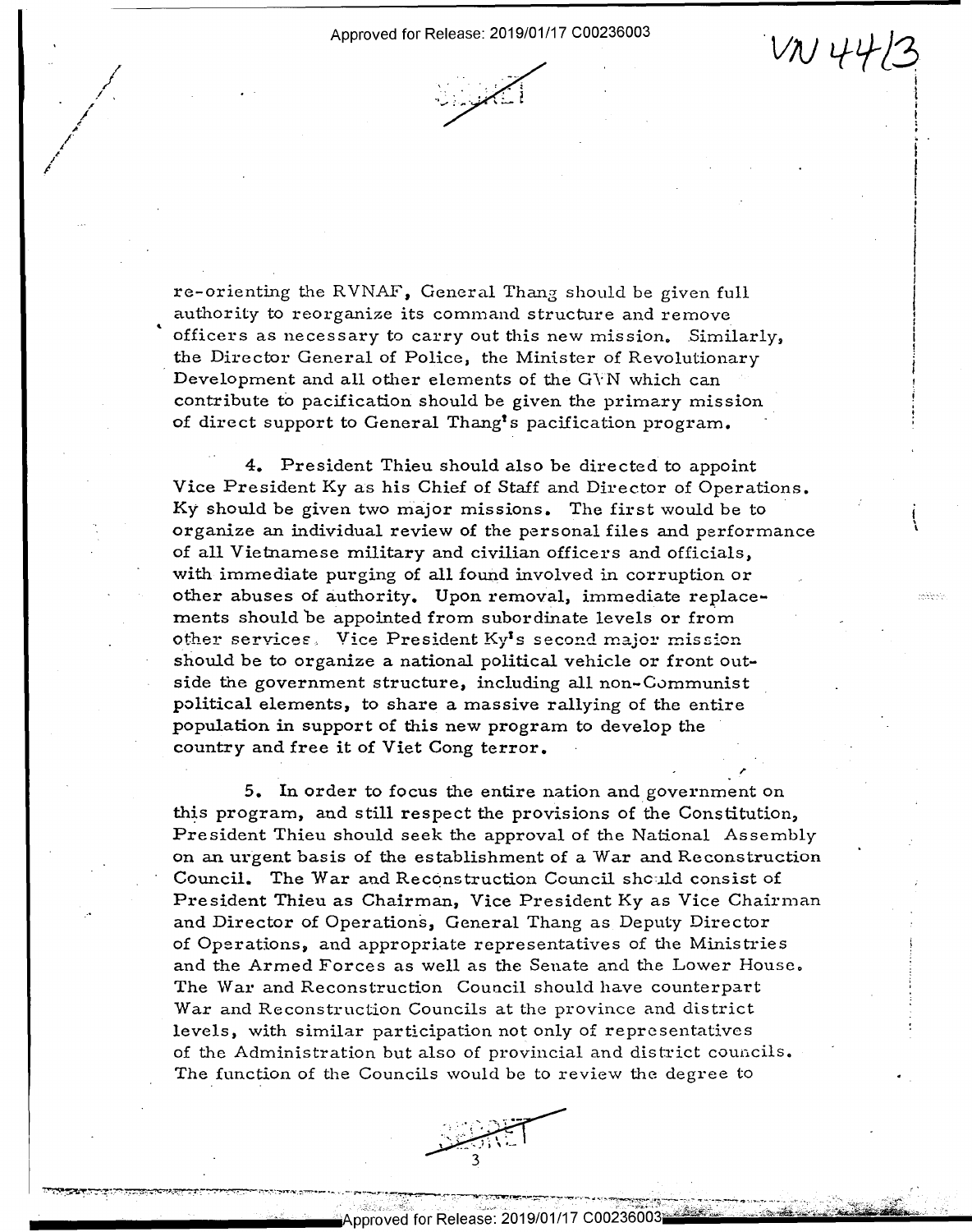$VN$  44/4

.f u v'lw'r—a'



*,l I* 

—'

,/ / *I i* 

*i*  / /

'

'

"

which the normal operations of government are concentrated which the normal operations of government are concentrated in support of this special program and to ptovide a means for in support of this special programand to provide <sup>a</sup> means for ensuring the participation of all elements of the population in the national effort. These Councils should also be charged with ensuring that the programs initiated in this emergency be developed for the long term benefit of Vietnamese citizens through normal governmental and political structures. The through normal governmental and political structures. . The proposal to establish these Councils should be announced to the nation in a Presidential speech within the next ten days, to be given maximum dissemination by all possible media.  $\qquad \qquad i$ The National Assembly should be required to accept or  $\mathcal{L}$ reject the proposal within a matter of days in order to avoid legislative wrangling over details and permit full focus on legislative wrangling over details and'permit full focus "on this urgent problem while the implications of the Tet offensive are still fresh.

6. President Thieu should be advised that the United 6. President Thieu should be advised that the United States and all its agencies will support this program· to the States and all its agencies will support this program'to the fullest and will utilize all its officers actively to assist, fullest and will utilize all its officers actively to assist,  $\text{monitor} \text{ and } \text{particle} \text{ in the effort at all levels.} \text{ \textit{Should}}$ additional financial, logistical, etc. support be necessary, and the second contract of the second contract of it will be immediately supplied outside normal channels if necessary, which is a set of  $\mathcal{L}$  is a set of  $\mathcal{L}$  is a set of  $\mathcal{L}$  is a set of  $\mathcal{L}$ 

7. Presient Thieu should be advised that we consider 7. Presient Thieu should be advised that we consider that this program must show obviously positive results within 100 days of Tet (i.e., by early May). If this does not occur or if President Thieu refuses this proposal, he should be or if President Thieu refuses this preposal, he should be advised that the United States will reserve its position with respect to the GVN. In this event, he should be left in some doubt as to whether this implies that the United States might doubt as to whether this implies that the United States might seek an alternate GVN through other leadership or whether seek an alternate GVN through other leadership or whether it might begin the process of working out some accommodation

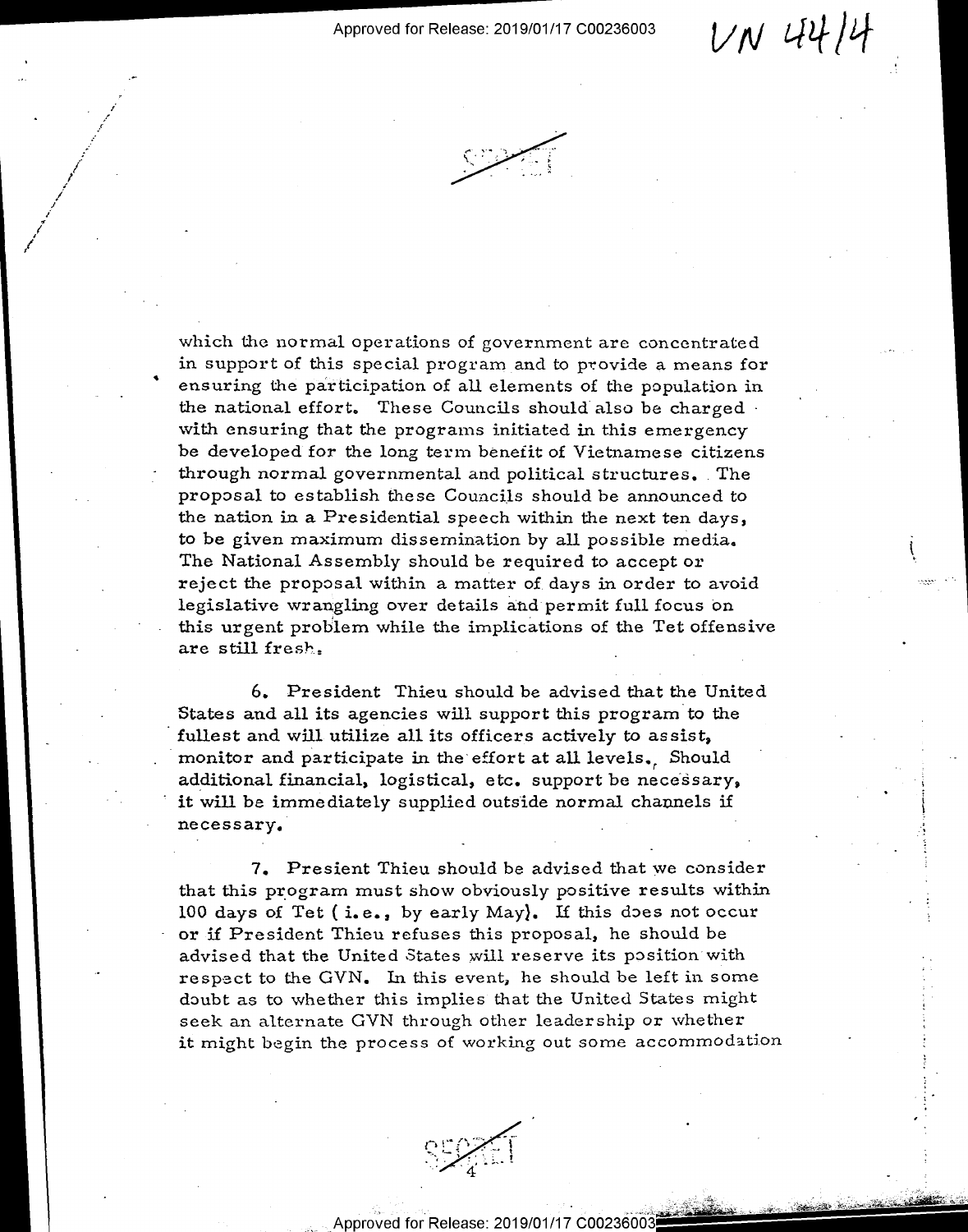Approved for Release: 2019/01/17 C00236003 Approved for Release: 2019/01/17 000236003

 $V_N$  44/5

r-·· . .

 $\mathbf{I}$ l  $\frac{1}{1}$ iEy ... l



with the NLF and the DRV at the expense of the GVN. He could be assured that this 100 day showing is essential to the American be assured that this 100 day showing is essential to the American  $\mathbf n$ ation, as if it does not occur there will only be a matter of weeks thereafter before the American nation begins to make its basic political decisions for the next four years. If the  $\rm GVN$  is not able to show the kind of progress which makes further U. S.  $\,$ support justifiable, the United States might then have to examine alternative courses of action. alternative courses of action. '

8. The United States options at the end of the 100 days 8. The United States Options at the end of the 100 days would deliberately be left undefined for President Thieu and would deliberately be left undefined for President Thieu and Vice President Ky. We might, of course, find that sufficient forward momentum has been achieved to warrant continued U. S. forward momentum hasbeen achieved to warrant continued U. 8. support. Should this not occur, the United States might take one of the following courses of action:

> a. Insistence that President Thieu or other a. Insistence that President Thieu orother  $\rm GVN$  leaders resign in favor of individuals who might have proven themselves during the 100 days, who have proven themselves during the 100 days, who could be duly elected according to Constitutional could be duly elected according to Constitutional  ${\tt processes}$  at the election three months after the President resigns. President resigns. ' '

b. Suspension of the bombing of North b. Suspension of the bombing of North Vietnam and the initiation of talks with the DRY. Vietnam and the initiation of talks with the DRV. This action could be justified as the result of the This action could be justified as the result of the  $\text{GVN}^\intercal\text{s}$  inability<sub>s</sub> to respond to the challenge and consequently an American decision to adjust to this consequently an American decision to adjust to this situation. Alternatively it could be utilized as a further stimulus to Vietnamese leadership to further stimulus to Vietnamese leadership totake more vigorous action. take more vigorous action.

Release: 2019/01/17 C00236003≝

 $\sim$  exus . T ... J:~.\_u\_ .\_ .. . \_ \_

 $\alpha$   $\sim$   $\alpha$ r'". . " -r -..n "51': ;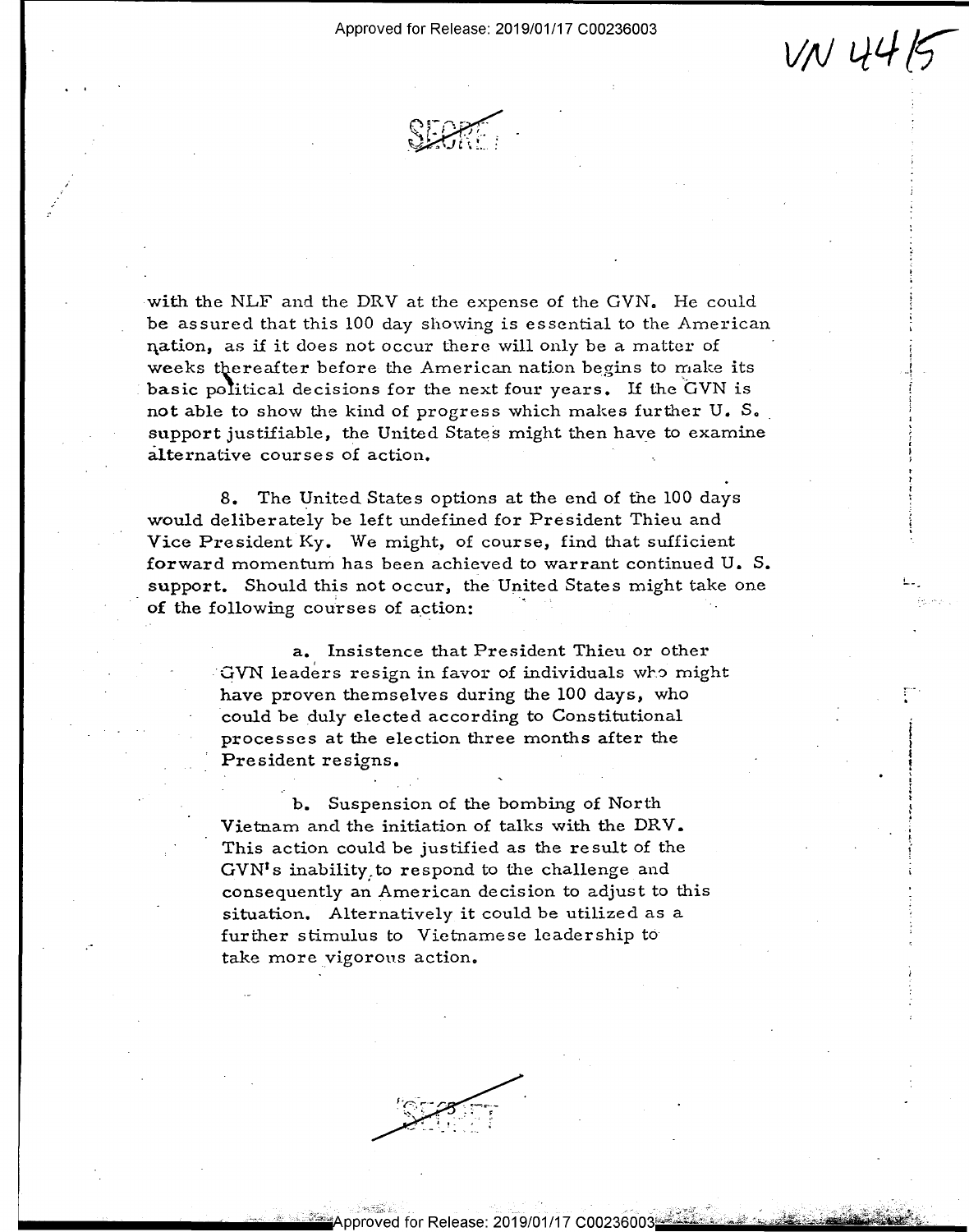Approved for Release: 2019/01/17 C00236003

 $W44/6$ 

SEGRET

c. Development of a dialogue between the United States and the NLF suggesting the possibility of some move toward a coalition government. In this situation, United States assistance could still be provided to some non-Communist Vietnamese elements, continuing our policy of helping resolute Vietnamese fight and help themselves.